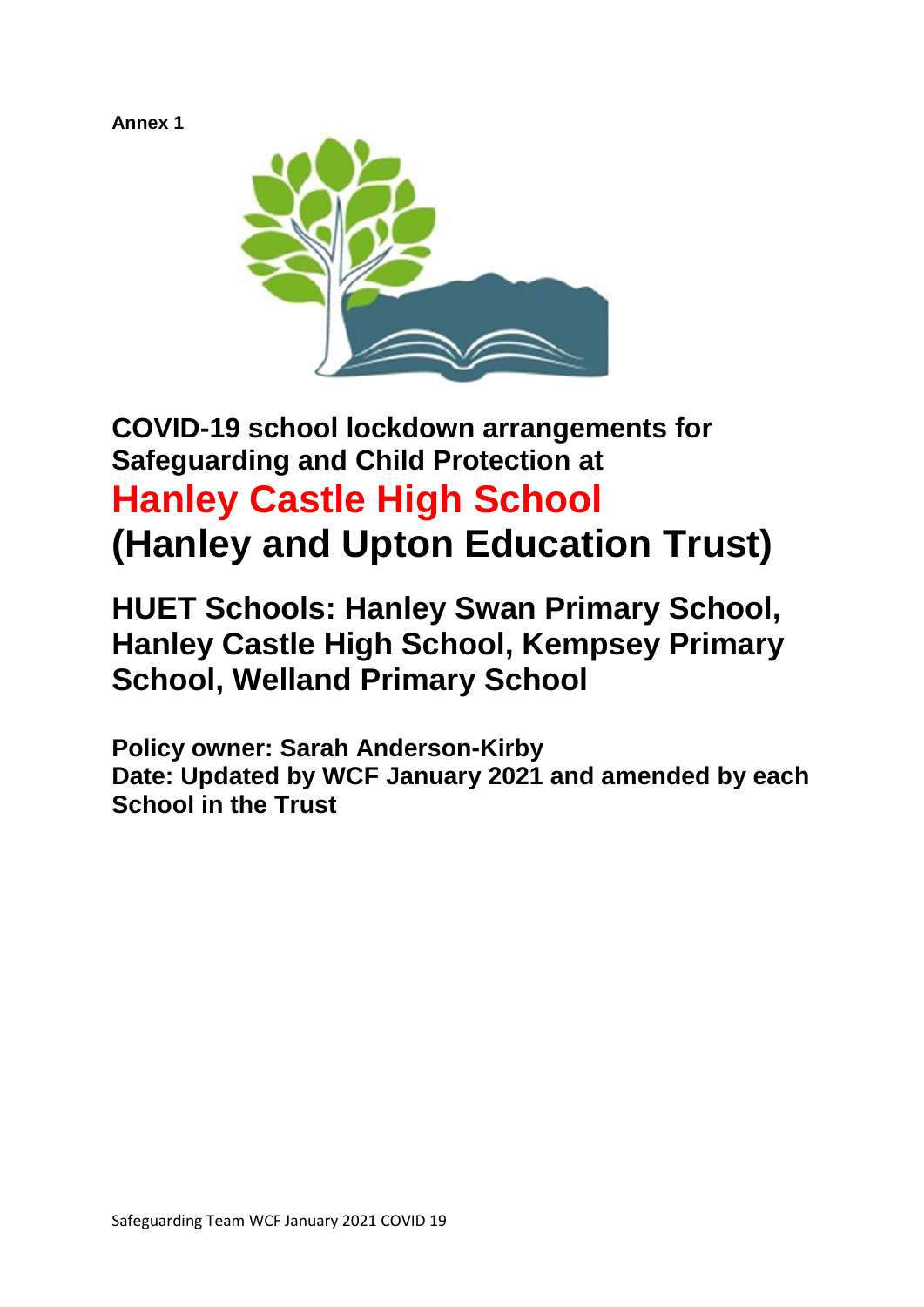## **1. Context**

On January 5th, 2021 another national lockdown was imposed. Schools, alternative provision, special schools, and colleges will remain open to vulnerable children and children of critical workers only. All other children and students will learn remotely until February half term.

All HUET schools will continue to follow DfE COVID guidance (DfE COVID Safeguarding guidance)

## **Safeguarding and designated safeguarding leads**

[Keeping children safe in education](https://www.gov.uk/government/publications/keeping-children-safe-in-education--2) is statutory safeguarding guidance that all schools, FE colleges, sixth form colleges and designated institutions must continue to follow. Other 16 to 19 providers are required to comply with relevant safeguarding duties and to follow the guidance in keeping children safe in education by virtue of their funding agreement.

Early years providers must continue to follow the safeguarding requirements in section three of the [Early Years Foundation Stage framework.](https://www.gov.uk/government/publications/early-years-foundation-stage-framework--2)

All HUET schools will ensure that all School staff are aware of this revised policy.

All HUET schools will ensure that a DSL or DDSL will be on site where possible, however, in some circumstances:

- a trained DSL (or deputy) from the early years setting, school or FE provider is available to be contacted via phone or online video, for example working from home
- sharing trained DSLs (or deputies) with other schools or FE providers (who should be available to be contacted via phone or online video)

Where a trained DSL (or deputy) is not on site, in addition to one of the above options, a senior leader should take responsibility for coordinating safeguarding on site

#### **Contact details for reporting to Public Health**

HUET schools will contact for COVID-19 queries related to education settings including early years and childcare settings, schools or Post 16 provision: Worcestershire County Council Public Health Team Email: WCChealthprotection@worcestershire.gov.uk Tel: 01905 845491

For notification of suspected cases: On-line notification: <https://capublic.worcestershire.gov.uk/TestAndTracePublic/SchoolEducation>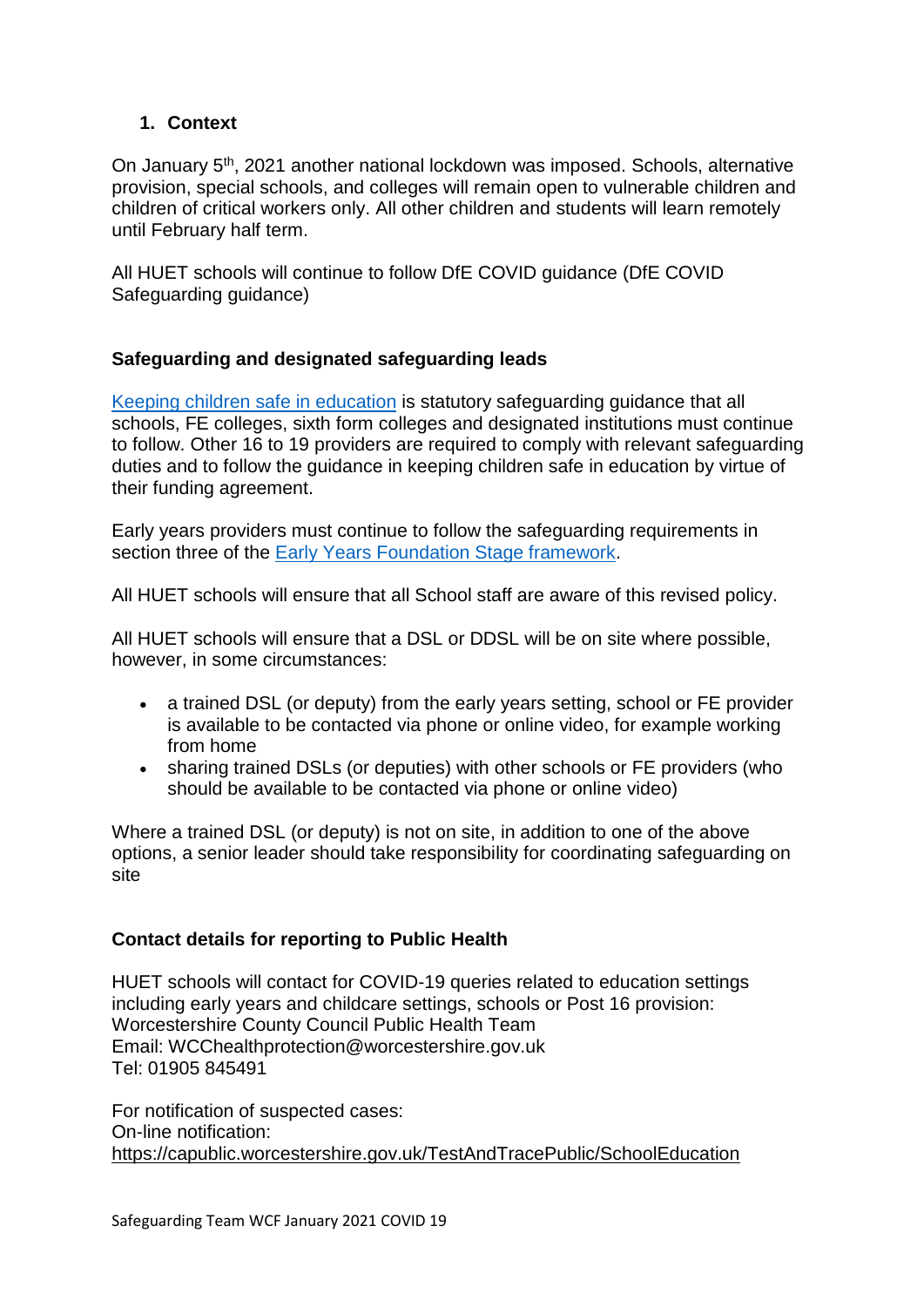For notification of confirmed cases: Worcestershire County Council Local Outbreak Response Team (LORT) Monday-Sunday 0900-1800 Email: WCChealthprotection@worcestershire.gov.uk Please add to the subject line Hanley Castle High School - positive case confirmed" Tel: 01905 845491

You can find all our procedures and guidance on the management of suspected cases, management of confirmed cases and arrangements for management of a possible outbreak on our website: Coronavirus (COVID-19) Public Health guidance for settings

This annex of the HUET schools Safeguarding, and Child Protection policy contains details of our individual safeguarding arrangements in the following areas:

- 1. Context
- 2. Vulnerable children and critical workers
- 3. Attendance monitoring
- 4. Designated Safeguarding Lead 5. Reporting a concern
- 6. Safeguarding Training and induction
- 7. Safer recruitment/volunteers and movement of staff
- 8. Online safety in schools and colleges
- 9. Children and online safety away from school and college
- 10. Supporting children not in school
- 11. Supporting children in school

#### **Key Contacts:**

| <b>Role</b>                                                   | <b>Name</b>                                                                                             | <b>Email</b>                                                                                                                                               |
|---------------------------------------------------------------|---------------------------------------------------------------------------------------------------------|------------------------------------------------------------------------------------------------------------------------------------------------------------|
| <b>Designated</b><br>Safeguarding<br>Lead                     | Sarah<br><b>Anderson-</b><br>Kirby                                                                      | andersonkirbys@hanleycastlehs.org.uk                                                                                                                       |
| <b>Deputy</b><br><b>Designated</b><br>Safeguarding<br>Lead(s) | Jan<br><b>Mason</b><br><b>Sam Cook</b><br>Lindsey<br>Cooke<br>Audra<br><b>Burton</b><br>Rebecca<br>Dunn | Masonj@hanleycastlehs.org.uk<br>Cooks@hanleycastlehs.org.uk<br>Cookl@hanleycastlehs.org.uk<br>Burtona@hanleycastlehs.org.uk<br>Dunnr@hanleycastlehs.org.uk |
| <b>Headteacher</b>                                            | Lindsey<br>Cooke                                                                                        | Cookl@hanleycastlehs.org.uk                                                                                                                                |
| <b>SENCO</b>                                                  | James<br>Laidler                                                                                        | Laidlerj@hanleycastlehs.org.uk                                                                                                                             |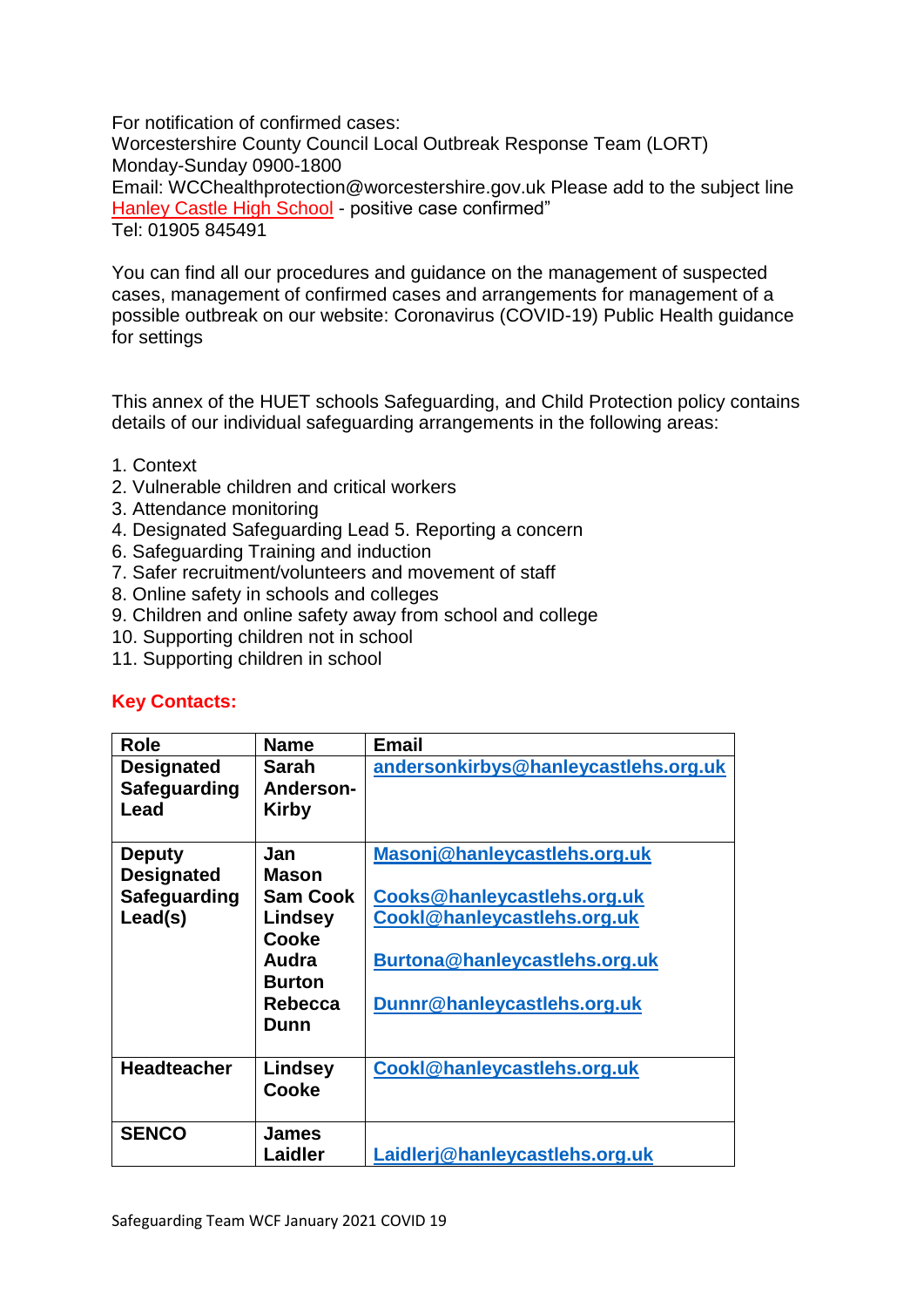#### **Vulnerable children**

Vulnerable children include those who have a social worker and those children and young people up to the age of 25 with education, health and care (EHC) plans. Those who have a social worker include children who have a Child Protection Plan and those who are looked after by the Local Authority. A child may also be deemed to be vulnerable if they have been assessed as being in need or otherwise meet the definition in section 17 of the Children Act 1989.

All CYP with EHCPs should be able to attend in school provision during the Lockdown, however, parent carers may choose for their child to remain at home during this period in which case they should receive remote learning.

Risk assessments should be updated for CYP with EHCPs whose parent carers do not choose to take up an onsite school place during the current lockdown. Schools should contact SEND casework if they have any concerns about making the provision outlined in a child's EHCP through the provision of remote learning.

Eligibility for free school meals in and of itself should not be the determining factor in assessing vulnerability.

Vulnerable children and young people include those who:

- are assessed as being in need under section 17 of the Children Act 1989, including children and young people who have a child in need plan, a child protection plan or who are a looked-after child
- have an education, health and care (EHC) plan
- have been identified as otherwise vulnerable by educational providers or local authorities (including children's social care services), and who could therefore benefit from continued full-time attendance, this might include:
	- o children and young people on the edge of receiving support from children's social care services or in the process of being referred to children's services
	- o adopted children or children on a special guardianship order
	- o those at risk of becoming NEET ('not in employment, education or training')
	- o those living in temporary accommodation
	- $\circ$  those who are young carers
	- $\circ$  those who may have difficulty engaging with remote education at home (for example due to a lack of devices or quiet space to study)
	- o care leavers
	- $\circ$  others at the provider and local authority's discretion including pupils and students who need to attend to receive support or manage risks to their mental health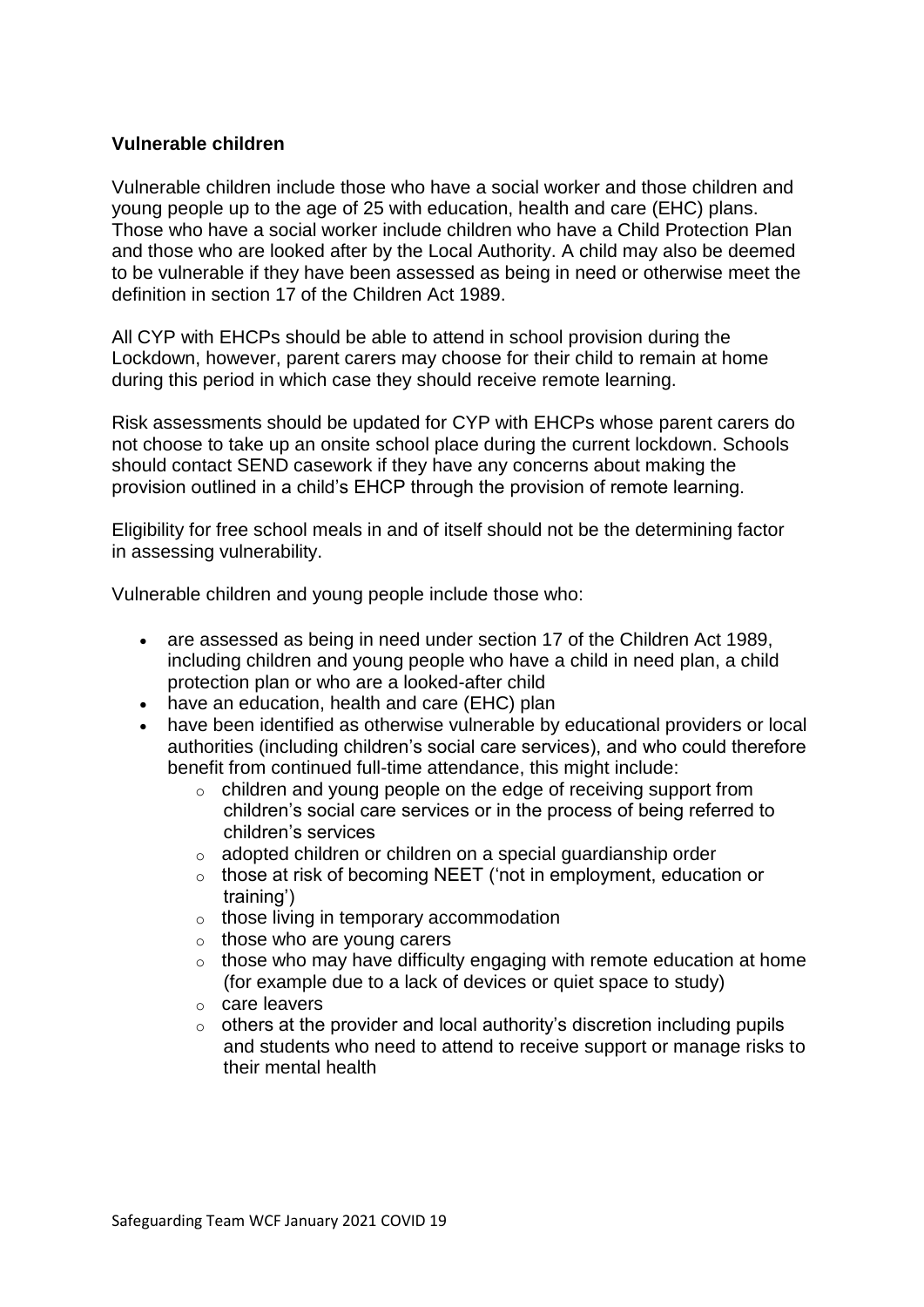## **Critical workers**

Parents whose work is critical to the coronavirus (COVID-19) and EU transition response include those who work in health and social care and in other key sectors outlined in the following sections. Children with at least one parent or carers who is a critical worker can go to school or college if required, but parents and carers should keep their children at home if they can.

All HUET schools will continue to work with and support children's social workers to help protect vulnerable children. This includes working with and supporting children's social workers and the local authority virtual school head (VSH) for looked-after and previously looked-after children.

The lead person for this will be: **Sarah Anderson-Kirby**

There is an expectation that vulnerable children who have a social worker will attend an education setting, will be notified if a child has had to self-isolate, either through the child having a confirmed case of COVID or is in a school bubble, that has had to collapse in order to self-isolate for 14 days so long as they do not have underlying health conditions that put them at risk.

Where parents are concerned about the risk of the child contracting COVID19, HUET school staff or the social worker will talk through these anxieties with the parent/carer following the advice set out by Public Health England.

HUET school staff will encourage our vulnerable children and young people to attend a school, including remotely if needed.

#### **Attendance monitoring**

HUET school staff will inform social workers, if a child is not able to attend school due to COVID.

To support the above, HUET schools will, when communicating with parents/carers and carers, confirm emergency contact numbers are correct and ask for any additional emergency contact numbers where they are available.

In all circumstances where a vulnerable child does **not take** up their place at school, or discontinues, we will notify their social worker.

#### **Reporting a concern**

Where staff have a concern about a child, they should continue to follow the process outlined in the school Safeguarding Policy, this includes making a report via My Concern/CPOMS/Form 1.

Staff are reminded of the need to report any concern immediately and without delay.

Where staff are concerned about an adult working with children in the school, they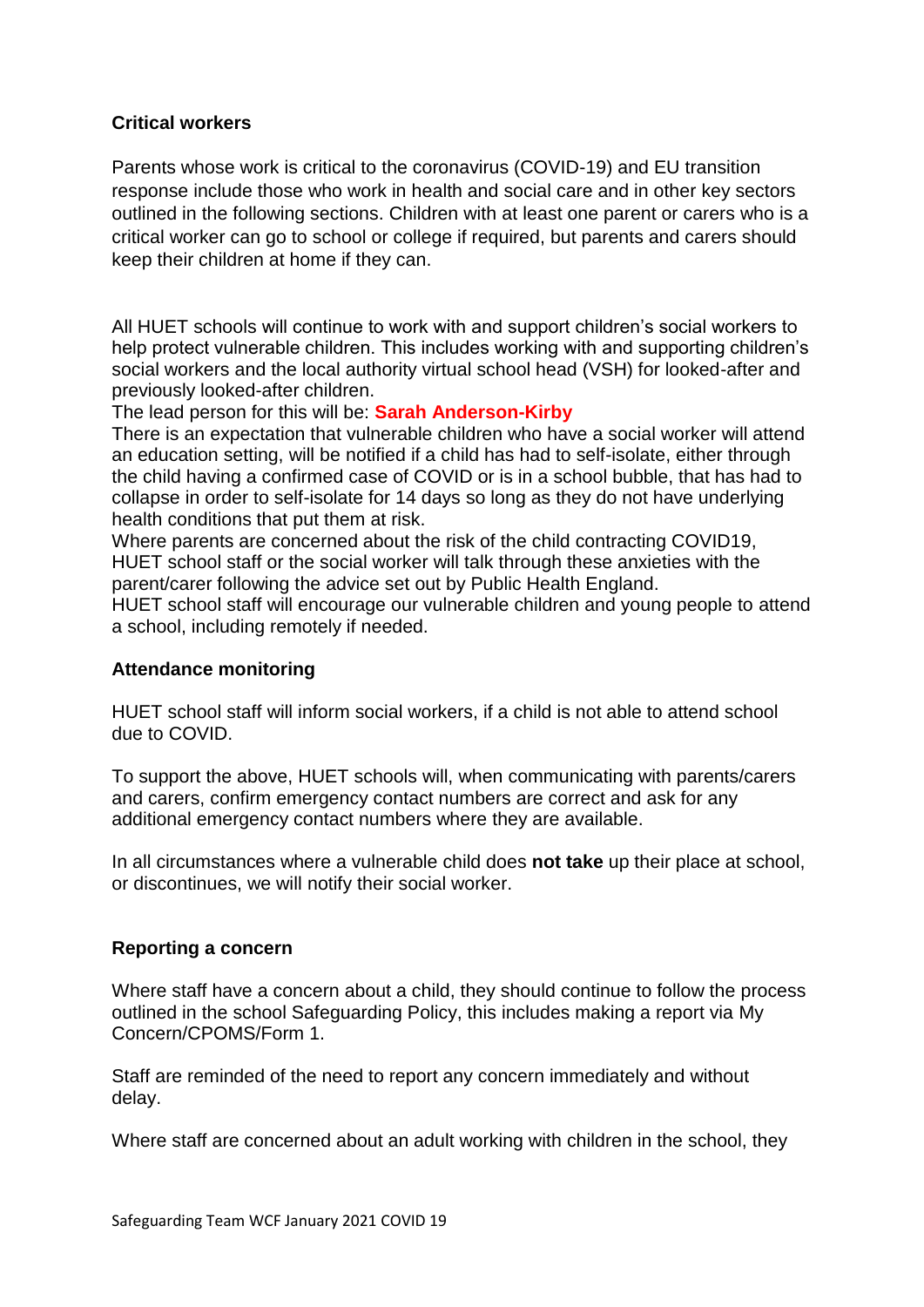should report the concern to the headteacher. Concerns around the Headteacher should be directed to the Chair of Governors. All concerns must be reported to the Local Area Designated Officer (LADO).

## **Safeguarding Training and induction**

Deputy Safeguarding Leads (or deputy) will be able to access DSL training either virtually or face to face and all DSLs will need to have their DSL certificates up to date.

All existing school staff have had safeguarding training and have read part 1 of Keeping Children Safe in Education (2020). The DSL should communicate with staff any new local arrangements, so they know what to do if they are worried about a child.

Where new staff are recruited, or new volunteers enter any HUET school they will continue to be provided with a safeguarding induction.

If staff are deployed from another education or children's workforce setting to our school, we will consider the DfE supplementary guidance on safeguarding children during the COVID-19 pandemic and will accept portability as long as the current employer confirms in writing that:-

• the individual has been subject to an enhanced DBS and children's barred list check

• there are no known concerns about the individual's suitability to work with children

• there is no ongoing disciplinary investigation relating to that individual

Upon arrival, they will be given a copy of the receiving setting's child protection policy, confirmation of local processes and confirmation of DSL arrangements.

#### **Safer recruitment/volunteers and movement of staff**

It remains essential that people who are unsuitable are not allowed to enter the children's workforce or gain access to children. When recruiting new staff, HUET schools will continue to follow the relevant safer recruitment checks.

During the COVID-19 period all referrals should be made by emailing [Misconduct.Teacher@education.gov.uk](mailto:Misconduct.Teacher@education.gov.uk)

#### **Online safety in schools**

HUET schools will continue to provide a safe environment, including online. This includes the use of an online filtering system.

Where students are using computers in school, appropriate supervision will be in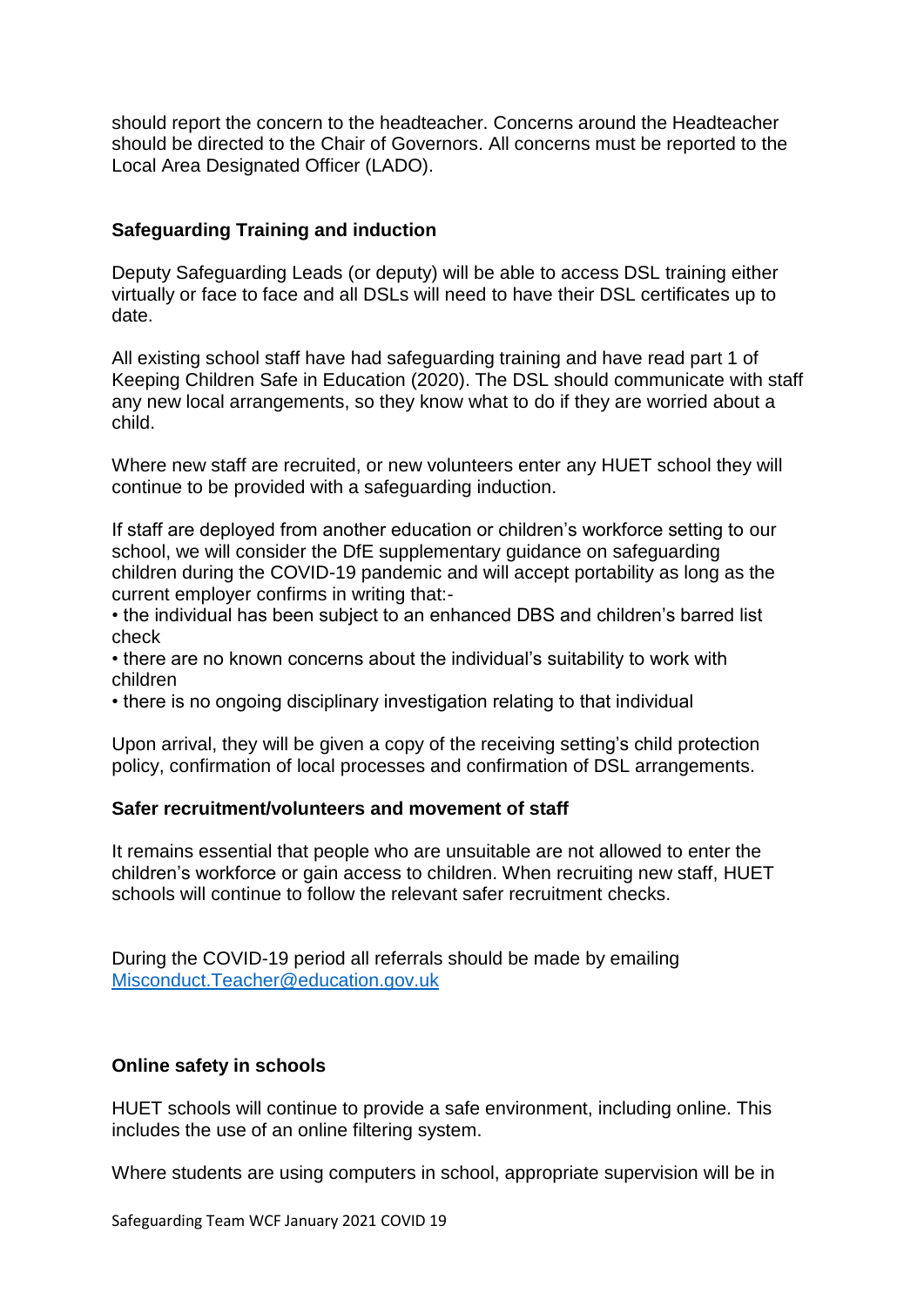place.

## **Children and online safety away from school**

It is important that all staff who interact with children, including online, continue to look out for signs a child may be at risk. Any such concerns should be dealt with as per the Child Protection Policy and where appropriate referrals should still be made to children's social care and as required, the police. If children are sent home to selfisolate due to a break down in school bubbles, online safety will continue to be followed.

Online teaching should follow the same principles as set out in the School's code of conduct.

HUET schools will ensure any use of online learning tools and systems is in line with privacy and data protection/GDPR requirements.

Below are some things to consider when delivering virtual lessons, especially where webcams are involved:

• It is advisable to carry out sessions in groups. Where one to one sessions are deemed appropriate then staff should record the session with the child's permission. Staff should use their professional judgement and their knowledge of the child in question to decide whether to insist that the session is recorded.

• Staff and children must wear suitable clothing, as should anyone else in the household.

• Any computers used should be in appropriate areas, for example, not in bedrooms; and the background should be blurred where possible.

• The live classes may be recorded at the discretion of the staff member so that if any issues were to arise, the video could be reviewed.

• Live classes should be kept to a reasonable length of time, or the streaming may prevent the family 'getting on' with their day.

• Language must be professional and appropriate, including any family members in the background.

• Staff must only use platforms provided by HUET schools to communicate with pupils

• Staff should record the attendance of any sessions held.

## **Supporting children not in school**

HUET schools are committed to ensuring the safety and wellbeing of all its Children and Young people.

Where the DSL has identified a child to be on the edge of social care support, or who would normally receive pastoral-type support in school, they should ensure that a robust communication plan is in place for that child or young person.

Details of this plan must be recorded on CPOMS, as should a brief record of contact made.